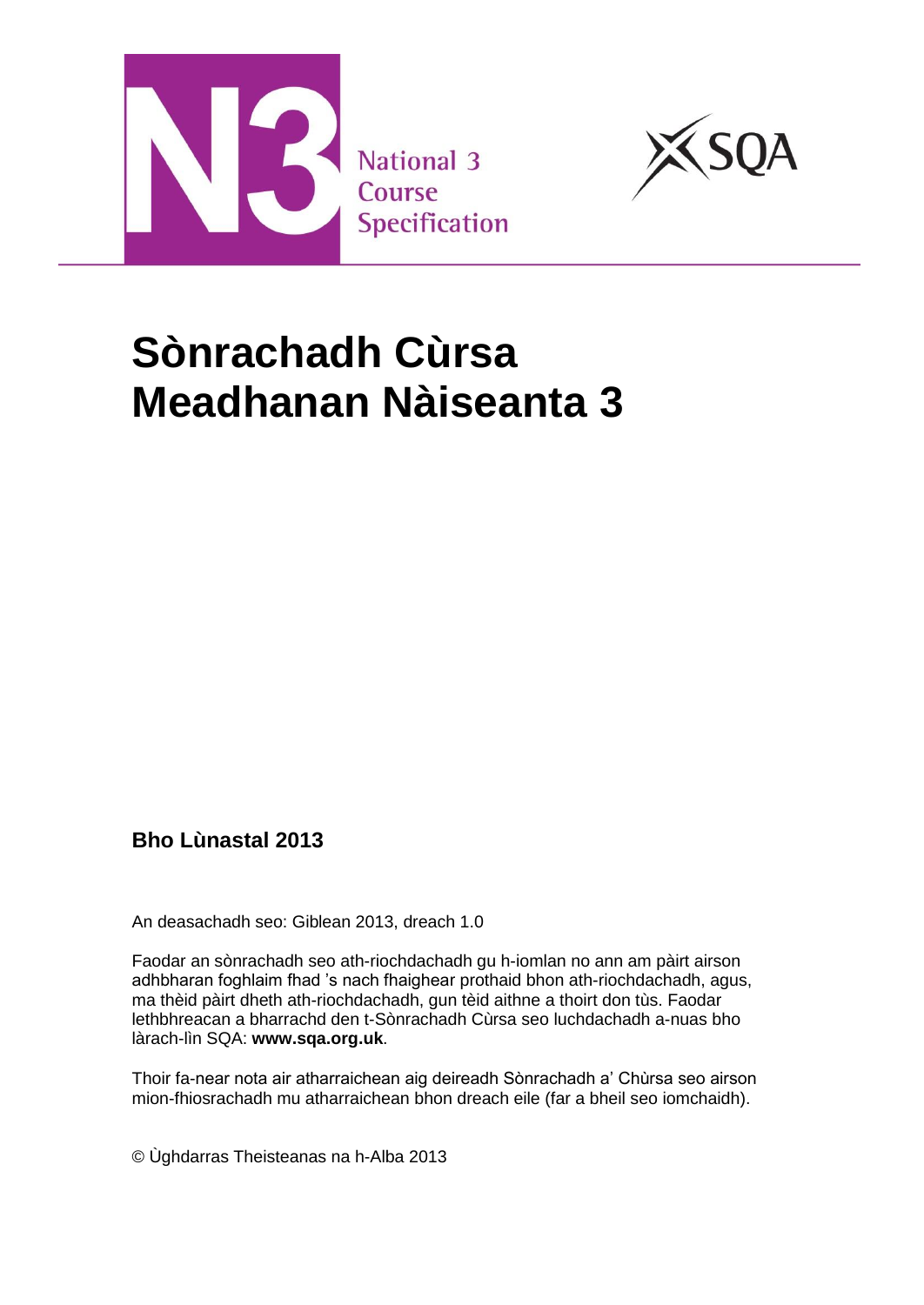# **Cnàmhan a' Chùrsa**

**Tiotal a' Chùrsa**: Meadhanan Nàiseanta 3

**SCQF:** ire 3 (18 puingean creideis SCQF)

**Còd a' Chùrsa:** ri thighinn

**Aonadan Riatanach**

**A' Mion-sgrùdadh Susbaint Mheadhanan (Nàiseanta 3) 9 puingean creideis SCQF A' Cruthachadh Susbaint Mheadhanan** 

**9 puingean creideis SCQF** 

### **Ìre tòiseachaidh**

Gheibhear a-steach don Chùrsa seo le cead an ionaid. Ge-tà, dh'fhaodadh eòlasan agus builean buntainneach a bhith nam bunait fhreagarrach cuideachd airson an Cùrsa seo a dhèanamh.

#### **Adhartas**

Dh'fhaodadh an Cùrsa seo no na h-Aonadan aige a bhith nan slighe air adhart gu:

- teisteanasan eile ann am Meadhanan no raointean co-cheangailte
- tuilleadh ionnsachaidh, cosnadh agus/no trèanadh

Tha tuilleadh mion-fhiosrachaidh anns an earrainn air Feallsanachd.

### **Co-ionannachd agus in-ghabhail**

Tha an Sònrachadh Cùrsa seo air a dhealbh gus dèanamh cinnteach nach eil bacaidhean neo-riatanach ann ro ionnsachadh no measadh. Bu chòir feumalachdan luchd-ionnsachaidh fa leth a thoirt fa-near nuair a thatar a' planaigeadh eòlasan ionnsachaidh, a' taghadh dòighean measaidh no a' cnuasachadh air fianais eile. Airson fiosrachadh a bharrachd, seall air *Notaichean-taic a' Chùrsa.*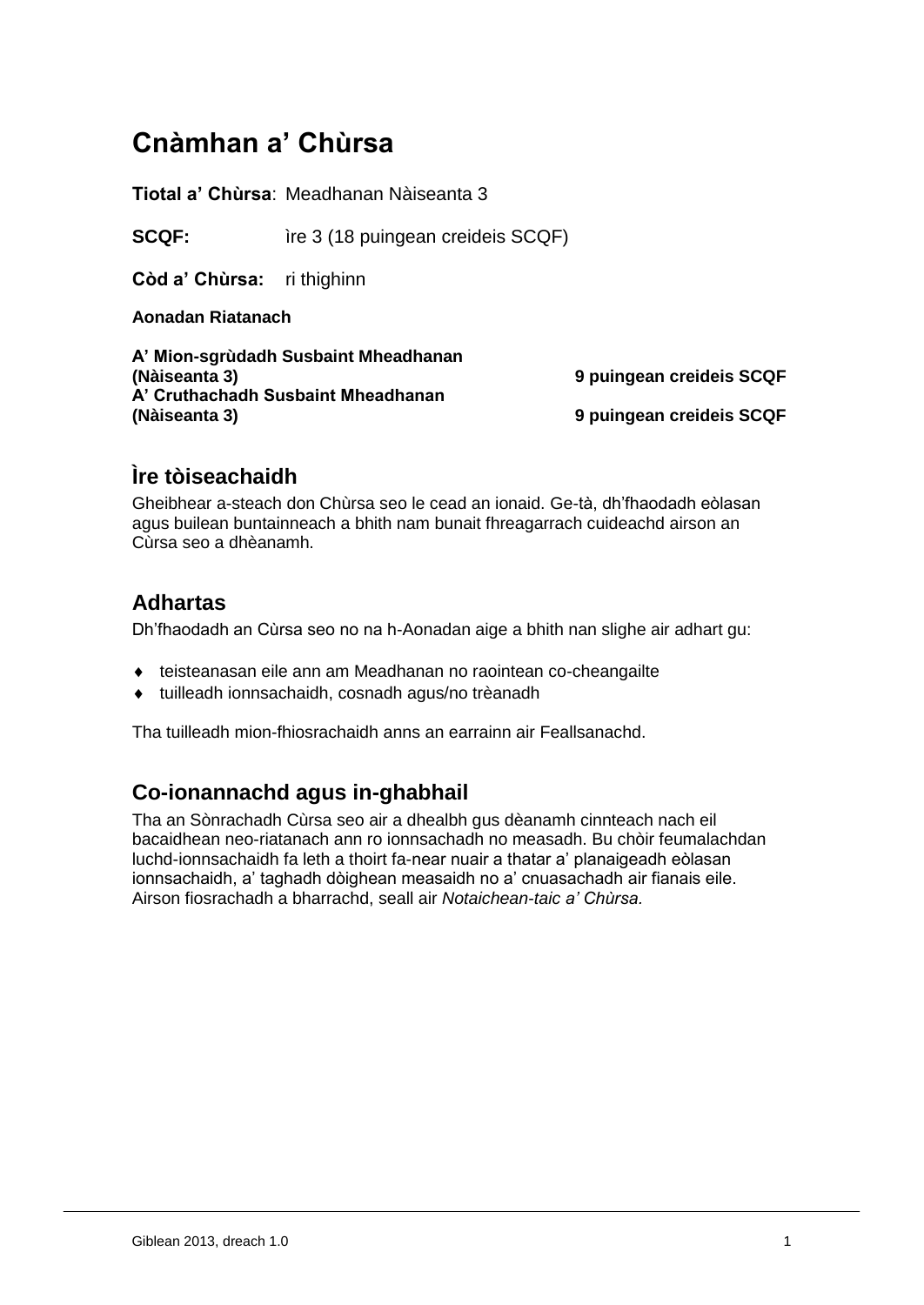# **Feallsanachd**

Tha na Cùrsaichean Nàiseanta ùra agus ùraichte uile a' nochdadh luachan, adhbharan agus prionnsapalan Curraicealam airson Sàr-mhathais. Tha iad a' tairgsinn sùbailteachd, barrachd ùine airson ionnsachadh, fòcas nas fheàrr air sgilean agus a' cleachdadh ionnsachadh, agus cothrom airson pearsanachadh agus roghainn.

Anns a' Chùrsa seo, agus na h-Aonadan a tha nam pàirt dheth, bidh cuideam air leasachadh sgilean agus cleachdadh nan sgilean sin. Bidh dòighean measaidh co-rèireach, freagarrach agus a' cur air adhart sàr chleachdadh, a' leigeil le luchd-ionnsachaidh na h-ìrean as àirde a tha nan comas a ruighinn.

Tha an Cùrsa seo a' toirt chothroman do luchd-ionnsachaidh cumail orra a' faighinn agus a' leasachadh buadhan agus comasan nan ceithir comasachdan, cho math ri sgilean airson ionnsachadh, sgilean airson beatha agus sgilean airson obair.

Bheir na Cùrsaichean gu lèir cothroman do luchd-ionnsachaidh farsaingeachd, dùbhlan agus cleachdadh a leasachadh, ach bidh fòcas agus cothromachd a' mheasaidh freagarrach airson an raoin cuspair.

#### **Dàimh eadar an Cùrsa agus luachan, adhbharan agus prionnsapalan Curraicealam airson Sàr-mhathais**

Bheir an Cùrsa Meadhanan Nàiseanta 3 comas do luchd-ionnsachaidh susbaint mheadhanan<sup>1</sup> a mhion-sgrùdadh agus a chruthachadh. Nì luchd-ionnsachaidh breithneachadh air na meadhanan agus air an àite aca sa bheatha làitheil, agus gabhaidh iad sùim ann an susbaint mheadhanan ann an co-theacsa cultarail agus ann an co-theacsa gnìomhachas nam meadhanan. Le bhith a' mion-sgrùdadh agus a' cruthachadh susbaint mheadhanan, togaidh luchd-ionnsachaidh sgilean a leigeas leotha a dhol an sàs barrachd ann an comann-sòisealta agus ann an ionnsachadh.

Bheir an Cùrsa cothrom do luchd-ionnsachaidh eòlas a chur air prìomh fheartan nam meadhanan: seòrsaichean, cànan, ath-riochdachadh, aithris, luchd-amais agus stèidheachadh.

Coinnichidh luchd-ionnsachaidh ri tòrr sheòrsaichean teacsa eadar-dhealaichte ann am meadhanan eadar-dhealaichte. A' togail air na ceithir comasachdan, leigidh an Cùrsa seo le luchd-ionnsachaidh conaltradh agus breithneachadh a dhèanamh, mothachadh cultarail a leasachadh agus a bhith cruthachail.

### **Adhbhar agus amasan a' Chùrsa**

'S e prìomh adhbhar a' Chùrsa seo susbaint mheadhanan a mhion-sgrùdadh agus a chruthachadh. Leigidh an Cùrsa le luchd-ionnsachaidh sgilean litearrachd mheadhanan a thuigsinn agus a leasachadh, agus sùim a ghabhail sna cothroman agus sna dùbhlain a tha ann an gnìomhachas nam meadhanan. Bheir an Cùrsa seo cothroman do luchdionnsachaidh an dà chuid eòlas teòiridheach air na meadhanan a leasachadh agus an comas susbaint mheadhanan a chruthachadh.

 $1$  Tha susbaint mheadhanan a' ciallachadh a h-uile teacsa agus stuth mheadhanan.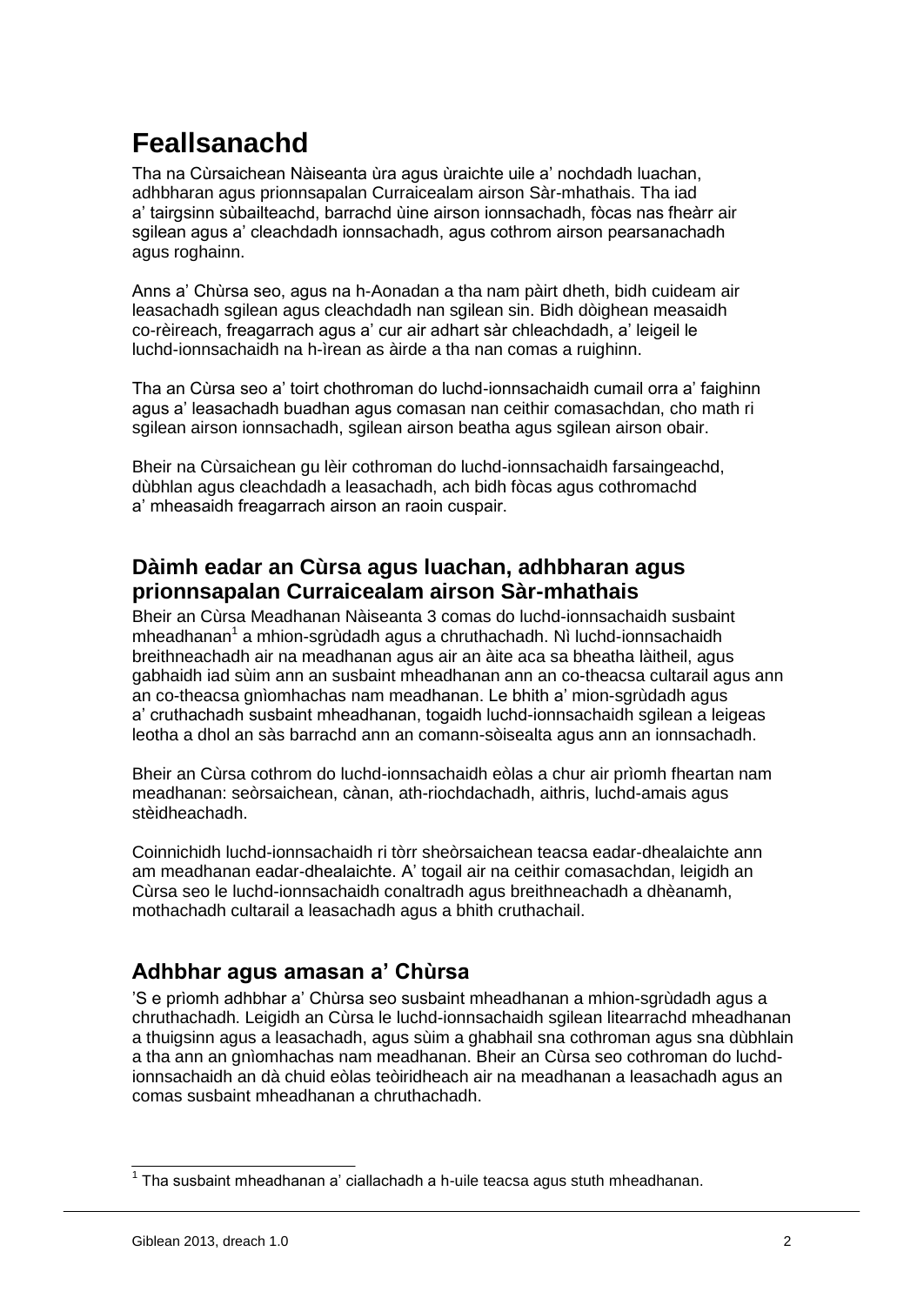Bheir an Cùrsa cothroman do luchd-ionnsachaidh tòrr sgilean diofraichte a leasachadh agus a leudachadh. Gu sònraichte, tha e na amas aig a' Chùrsa seo gun leasaich luchd-ionnsachaidh:

- an comas susbaint mheadhanan a mhion-sgrùdadh agus a chruthachadh, a rèir an adhbhair, an luchd-amais agus a' cho-theacsa
- eòlas air prìomh fheartan litearrachd mheadhanan
- eòlas air àite mheadhanan ann an comann-sòisealta
- an comas plana agus rannsachadh a dhèanamh nuair a tha iad a' cruthachadh susbaint mheadhanan, a rèir an adhbhair, an luchd-amais agus a' cho-theacsa
- ◆ an comas meòrachadh air cleachdadh luchd-ionnsachaidh

### **Fiosrachadh mu luchd-ionnsachaidh àbhaisteach a dhèanadh an Cùrsa**

Bheir an Cùrsa seachad sùbailteachd, pearsanachadh agus roghainn a leigeas le luchd-ionnsachaidh coileanadh ann an dòighean eadar-dhealaichte agus aig luaths eadar-dhealaichte.

Bheir an Cùrsa cothroman do luchd-ionnsachaidh togail air ionnsachadh ro-làimh ann am foghlam farsaing, coitcheann no ann an teisteanasan Mheadhanan aig ìre SCQF nas ìsle.

Bheir an Cùrsa cothrom do luchd-ionnsachaidh gus: diofar mheadhanan a chleachdadh gu h-èifeachdach airson ionnsachadh agus conaltradh; a bhith cruthachail agus iad fhèin a chur an cèill ann an diofar dòighean; agus smaoineachadh cruthachail agus breithneachadh a chleachdadh gus beachdan agus argamaidean a cho-chur.

Cuideachd, bheir an Cùrsa cothrom do luchd-ionnsachaidh gus: toileachas fhaighinn agus cur ri toileachas dhaoine eile tro ath-riochdachadh cruthachail agus faireachail; sgilean breithneachaidh litearrachd a leasachadh, agus sgilean pearsanta, eadarphearsanta agus obair-buidhne; agus barrachd tlachd agus tuigse a bhith aca a thaobh a' chultair aca fhèin, agus cultaran dhaoine eile.

Tha e air a dhealbh gus a bhith ruigsinneach. Bheir structar a' Chùrsa ceangal gnothaicheil eadar eòlas teòiridheach air na meadhanan agus an comas susbaint mheadhanan a chruthachadh.

Bheir an Cùrsa cothroman airson adhartas dìreach agus tarsainn gu Cùrsaichean Nàiseanta, agus gu teisteanasan SQA eile ann am Meadhanan agus raointean cocheangailte.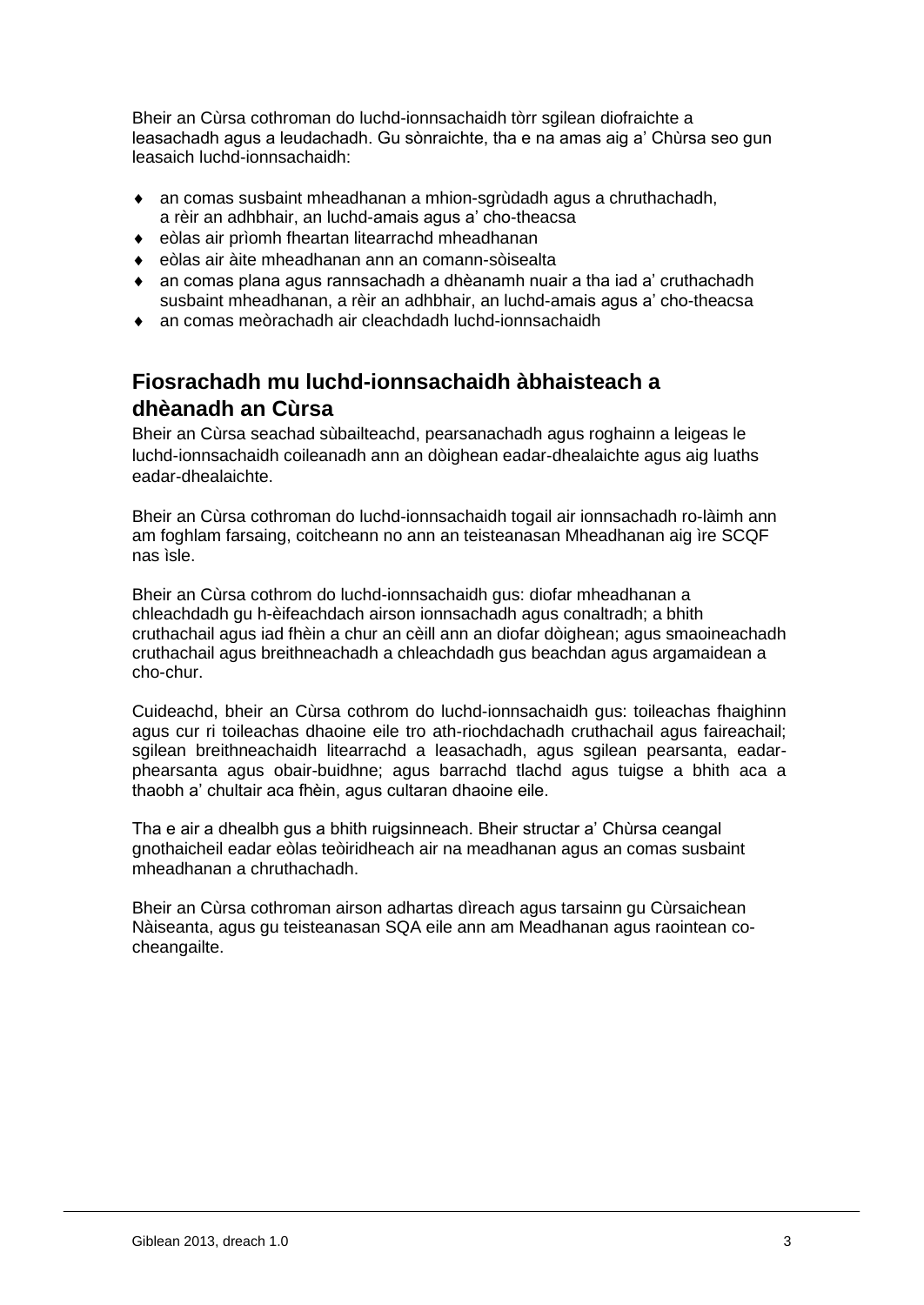# **Structar a' Chùrsa agus cumhachan coileanaidh**

#### **Structar a' Chùrsa**

Tha dà Aonad riatanach sa Chùrsa seo. Tha an dà Aonad, air an gabhail còmhla, a' gabhail a-steach sgilean ann am mion-sgrùdadh agus ann an cruthachadh susbaint mheadhanan. Bheir an Cùrsa seo cothrom na sgilean sin amalachadh, oir cha ghabh cruthachadh agus mion-sgrùdadh a sgaradh. Bheir gach Aonad cothroman cuideachd do luchd-ionnsachaidh a bhith ag amas air sgilean sònraichte.

Tha Aonadan nan cunntasan air slatan-tomhais airson measadh, 's chan ann nam prògraman ionnsachaidh agus teagaisg. Gabhaidh an lìbhrigeadh ann an grunn dhòighean.

#### **A' Mion-sgrùdadh Susbaint Mheadhanan (Nàiseanta 3)**

'S e adhbhar an Aonaid seo na sgilean a leasachadh gus mion-sgrùdadh a dhèanamh air susbaint mheadhanan. Bheir an t-Aonad seo cothrom do luchd-ionnsachaidh eòlas bunaiteach fhaighinn air prìomh fheartan litearrachd mheadhanan, a tha cudromach airson mion-sgrùdadh sìmplidh air susbaint mheadhanan.

#### **A' Cruthachadh Susbaint Mheadhanan (Nàiseanta 3)**

'S e adhbhar an Aonaid seo na sgilean a leasachadh gus susbaint mheadhanan shìmplidh a chruthachadh agus mothachadh air pròiseasan dèanaimh a shealltainn. Bheir an t-Aonad seo cothrom do luchd-ionnsachaidh eòlas bunaiteach fhaighinn air prìomh fheartan litearrachd mheadhanan, a tha cudromach airson susbaint mheadhanan shìmplidh a chruthachadh.

#### **Cumhachan coileanaidh**

Gus an Cùrsa Meadhanan Nàiseanta 3 a choileanadh, feumaidh luchd-ionnsachaidh gach Aonad riatanach a phasaigeadh. Chithear na h-Aonadan riatanach ann an earrann cnàmhan a' Chùrsa.

Chan eil Cùrsaichean Nàiseanta 3 air an rangachadh.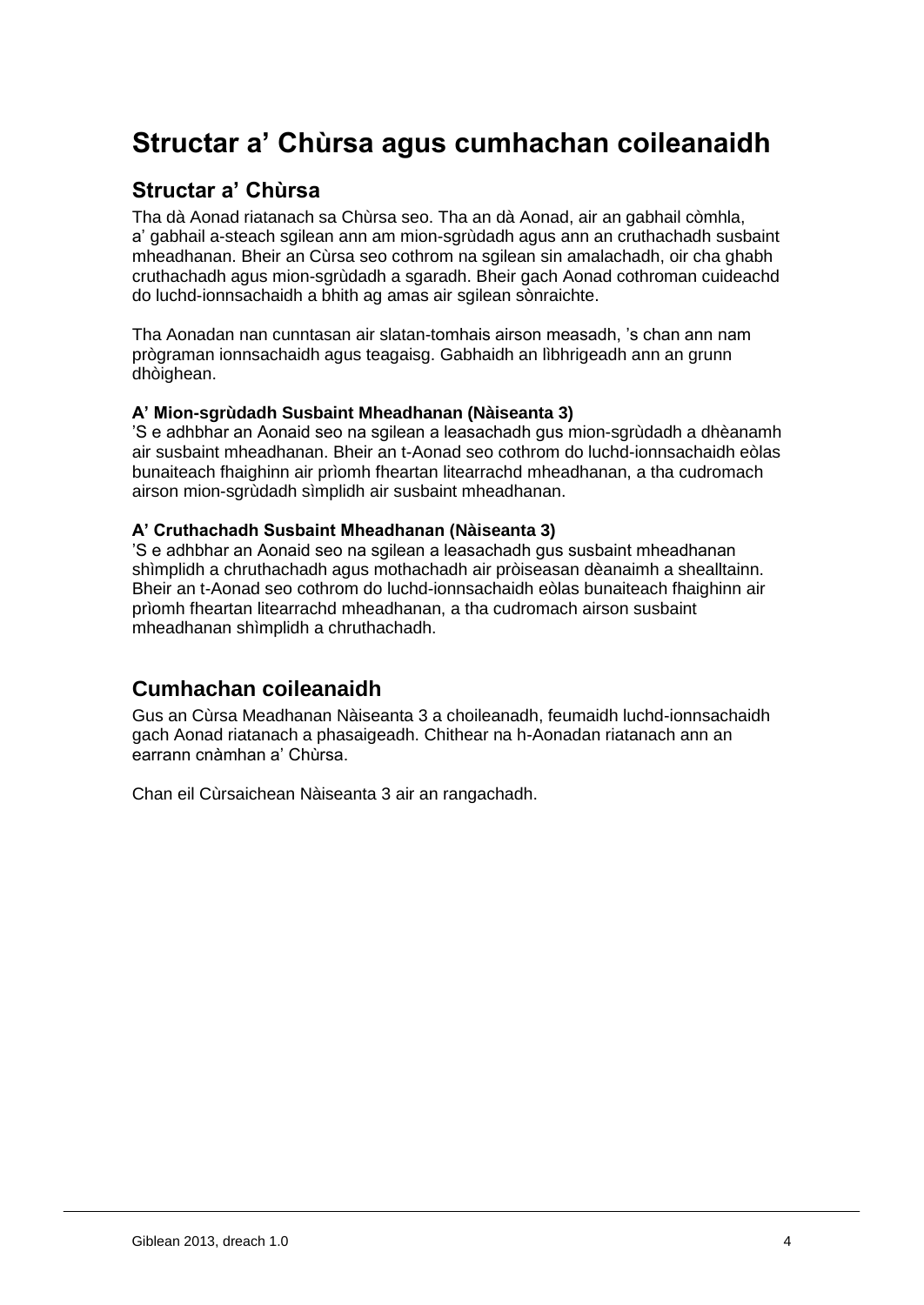# **Sgilean, eòlas agus tuigse**

Tha làn sgilean, eòlas agus tuigse airson a' Chùrsa air an toirt seachad ann an *Notaichean-taic a' Chùrsa*. Bidh tar-shealladh farsaing air na sgilean cuspair, air an eòlas, agus air an tuigse a thèid a chòmhdach sa Chùrsa, anns an earrainn seo.

Nam measg tha:

- a' mion-sgrùdadh agus a' cruthachadh susbaint mheadhanan, a rèir an adhbhair agus an luchd-amais
- eòlas bunaiteach air prìomh fheartan litearrachd mheadhanan, a rèir na susbaint
- sgilean luachaidh bunaiteach
- eòlas bunaiteach air àite mheadhanan ann an co-chomainn
- eòlas bunaiteach air cùisean co-theacsach, bacaidhean agus saorsa a tha a' bualadh air luchd-dèanaimh susbaint mheadhanan

Bidh sgilean, eòlas agus tuigse a bhios sa Chùrsa a rèir ìre SCQF a' Chùrsa. Bheir sònrachaidhean ìre SCQF tuilleadh fiosrachaidh air feartan agus coileanadh ris am bi dùil aig gach ìre SCQF.

(**[www.sqa.org.uk/scqf](http://www.sqa.org.uk/sqa/4595.html)**)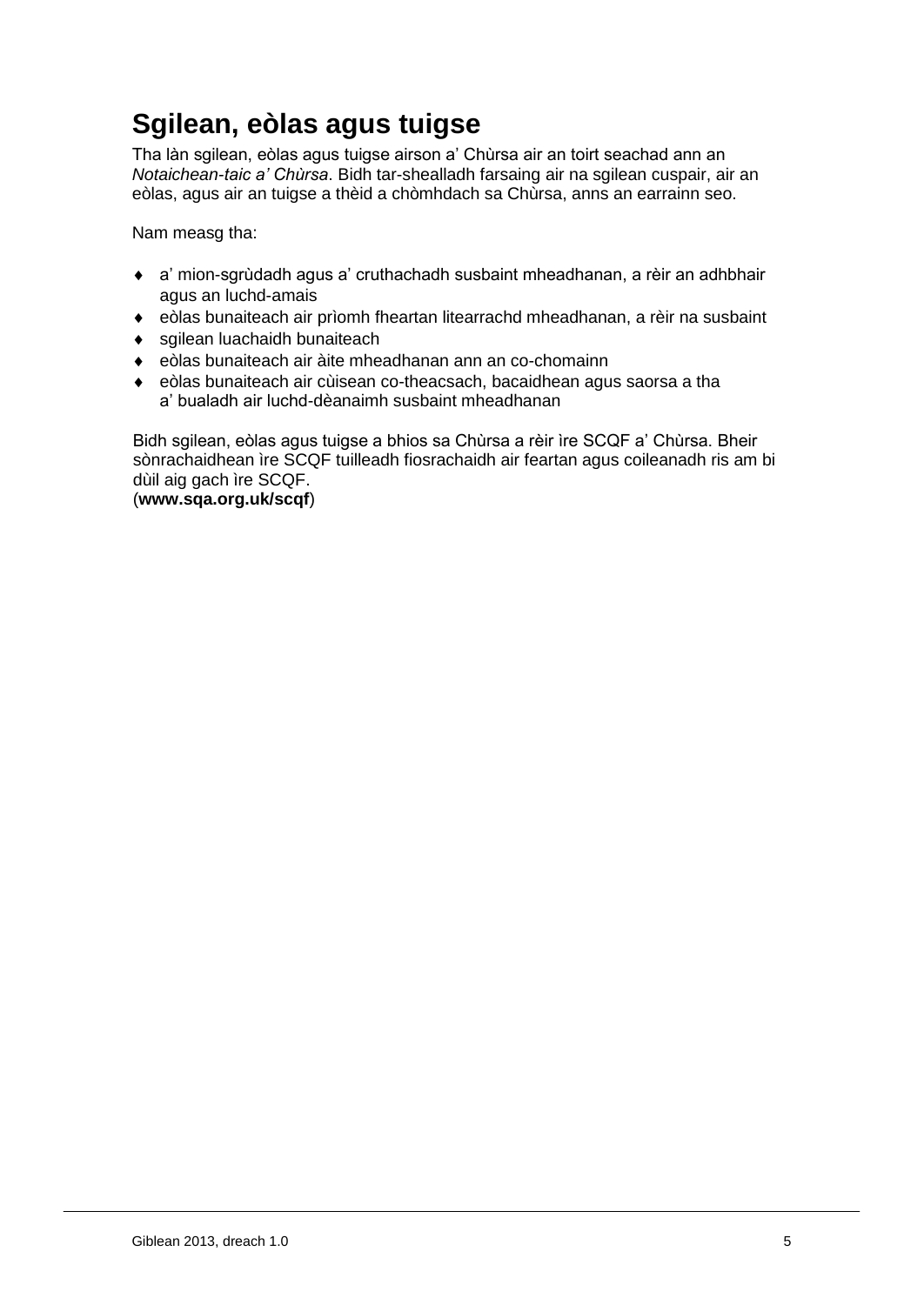# **Measadh**

Tha tuilleadh fiosrachaidh mu mheasadh airson a' Chùrsa ann an *Notaichean-taic a' Chùrsa.*

### **Measadh Aonaid**

Tha in-mheasadh ga dhèanamh air gach Aonad mu choinneamh nan cumhachan a chithear ann an Sònrachadh an Aonaid.

Faodar am measadh Aonad mu seach no le co-mheasadh.

Thèid am measadh soirbheachail/neo-shoirbheachail anns na h-ionadan fhèin. Nì SQA dearbhadh-càileachd mionaideach, a' gabhail a-steach dearbhadh a-muigh, gus dèanamh cinnteach gu bheil am breithneachadh measaidh cunbhalach agus a rèir ìrean nàiseanta.

Bidh measadh nan Aonadan sa Chùrsa seo mar a leanas:

#### **A' Mion-sgrùdadh Susbaint Mheadhanan (Nàiseanta 3)**

Bidh aig luchd-ionnsachaidh ri fianais a thoirt seachad air na sgilean a dh'fheumar gus mion-sgrùdadh a dhèanamh air susbaint mheadhanan. Seallaidh luchdionnsachaidh eòlas bunaiteach air na prìomh fheartan buntainneach aig litearrachd mheadhanan a tha cudromach gus mion-sgrùdadh sìmplidh a dhèanamh air susbaint mheadhanan.

#### **A' Cruthachadh Susbaint Mheadhanan (Nàiseanta 3)**

Bidh aig luchd-ionnsachaidh ri fianais a thoirt seachad air na sgilean a dh'fheumar gus susbaint mheadhanan a chruthachadh agus pròiseasan dèanaimh a luachadh. Seallaidh luchd-ionnsachaidh eòlas bunaiteach air na prìomh fheartan buntainneach aig litearrachd mheadhanan a tha cudromach gus susbaint mheadhanan shìmplidh a chruthachadh.

Tha eisimpleirean de dhòighean measaidh airson nan Aonadan seo rim faighinn sa *Ghoireas Measaidh Nàiseanta.*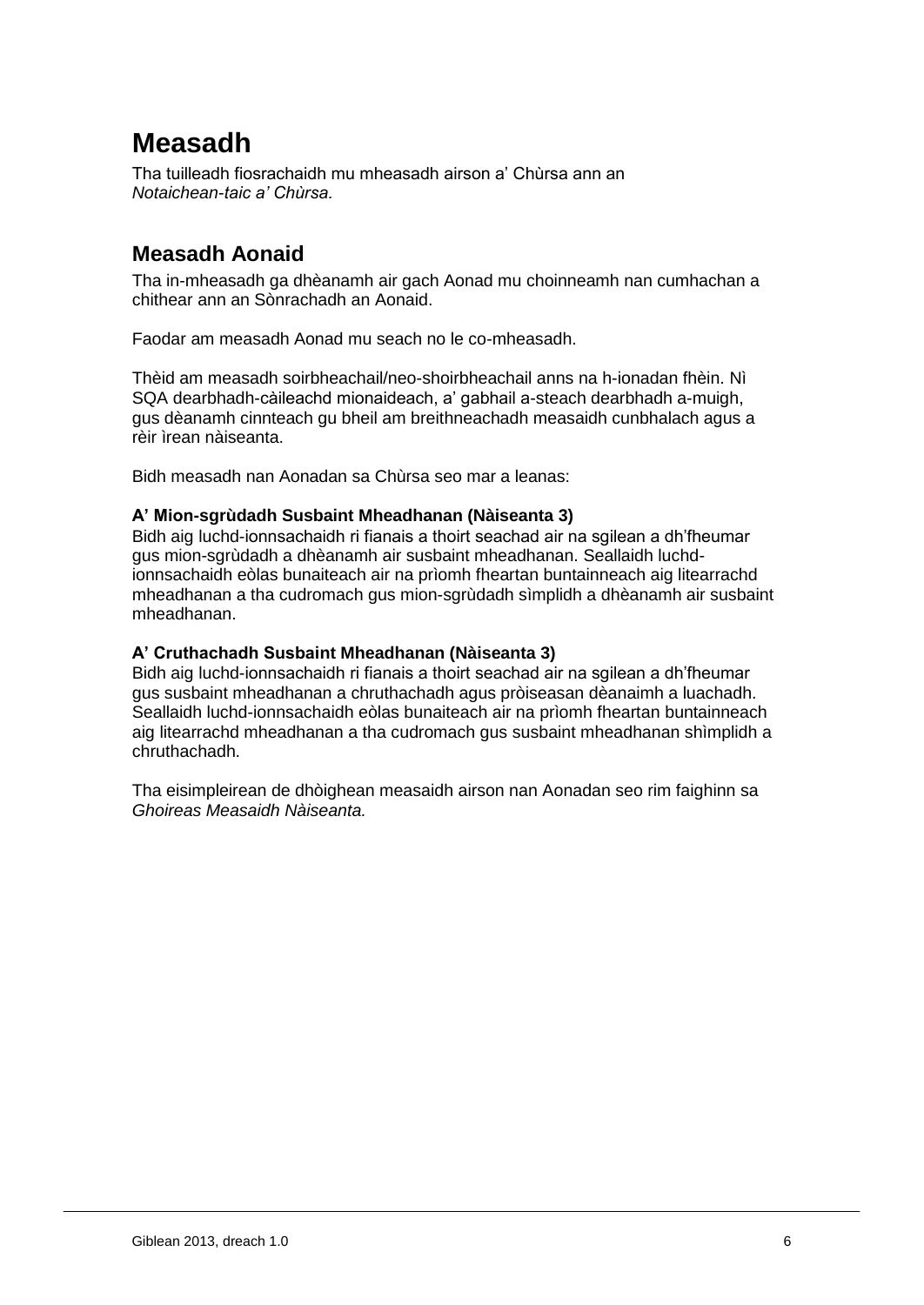# **Leasachadh sgilean airson ionnsachadh, sgilean airson beatha agus sgilean airson obair**

Tha dùil gun leasaich luchd-ionnsachaidh sgilean farsaing, coitcheann tron Chùrsa seo. Tha na sgilean a bhios luchd-ionnsachaidh a' leasachadh agus a' leudachadh tron Chùrsa stèidhte air *Skills Framework: Skills for Learning, Skills for Life and Skills for Work* le SQA agus tha iad bho na prìomh raointean sgilean gu h-ìosal. Feumar iad seo fhighe a-steach don Chùrsa far a bheil cothroman iomchaidh ann.

#### **1 Litearrachd**

- 1.1 Leughadh<br>1.3 Èisteachd
- Èisteachd is labhairt

#### **4 Comas-obrach, iomairt agus saoranachd**

- 4.3 Ag obair còmhla ri daoine eile
- 4.4 Iomairt
- 4.6 Saoranachd

#### **5 Sgilean smaoineachaidh**

- 5.4 A' mion-sgrùdadh agus a' luachadh
- 5.5 A' cruthachadh

Tha leudachadh air na sgilean seo ri fhaighinn ann an *Skills Framework: Skills for Learning, Skills for Life and Skills for Work* le SQA. Bidh ìre nan sgilean sin freagarrach airson ìre a' Chùrsa. Tha tuilleadh fiosrachaidh mu bhith a' fighe a-steach sgilean airson ionnsachadh, sgilean airson beatha agus sgilean airson obair airson a' Chùrsa ri fhaighinn ann an *Notaichean-taic a' Chùrsa*.